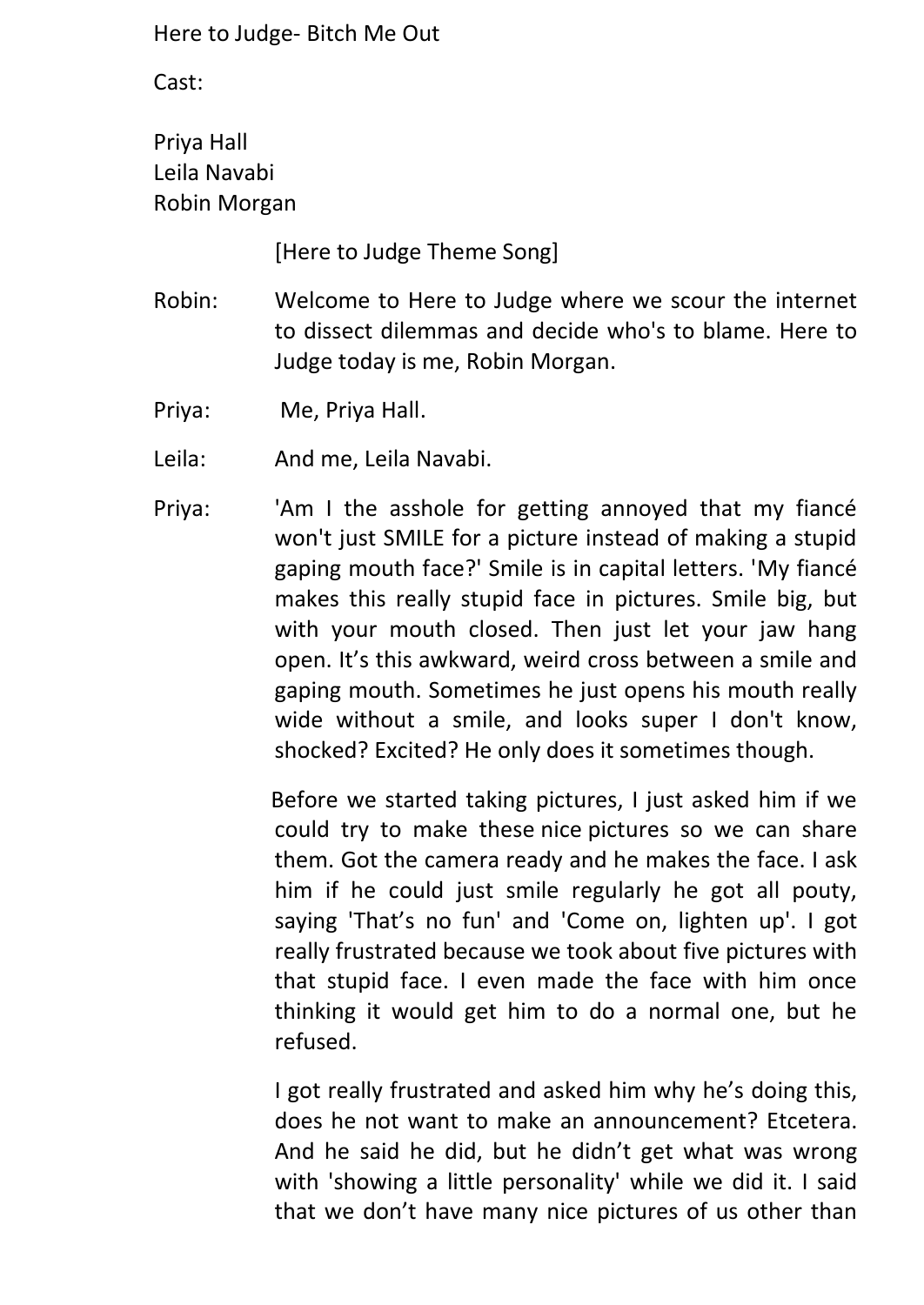the ones at other weddings where he's not making that face, so can we just get one? And if it's so important to him, he can send the one of us making that face together to his family and friends and I'll send the other one out to mine. He said that was stupid.

I finally said 'Fine, we'll just send out an old picture from someone's wedding or something where we actually look nice'. He told me I was being hypersensitive and that it shouldn't matter so much what other people think. And I said 'It's not about what other people think, it's about what I think'. Maybe I went too far, but I said 'If you can't even just pose for a few pictures with a normal face instead of looking like you're a drunk frat guy waiting for someone to shove a cock in your mouth'...

- Leila: Oh my god.
- Priya: ...'maybe you're not mature enough to get married yet'. He said I overreacted big time and is pissed at me for the 'cock in your mouth' comment. I asked him what the fuck that face is supposed to be, since it's obviously not a smile. Am I the asshole???' The too long to listen on this is, I hate my fiancé, that's it.
- Robin: Yeah, yeah, that's a really good summary.
- Leila: But also I feel extremely awkward when having pictures taken, I don't know about you two?

Priya: Yeah.

- Robin: I think if you do feel awkward about getting your picture taken, you might just do that as a kind of like, I'm going to do a silly face, but I know I'm doing a silly face and then if anyone says 'You look stupid' it's like 'I know, I purposely look stupid'.
- Priya: [Laughs]
- Leila: Yeah.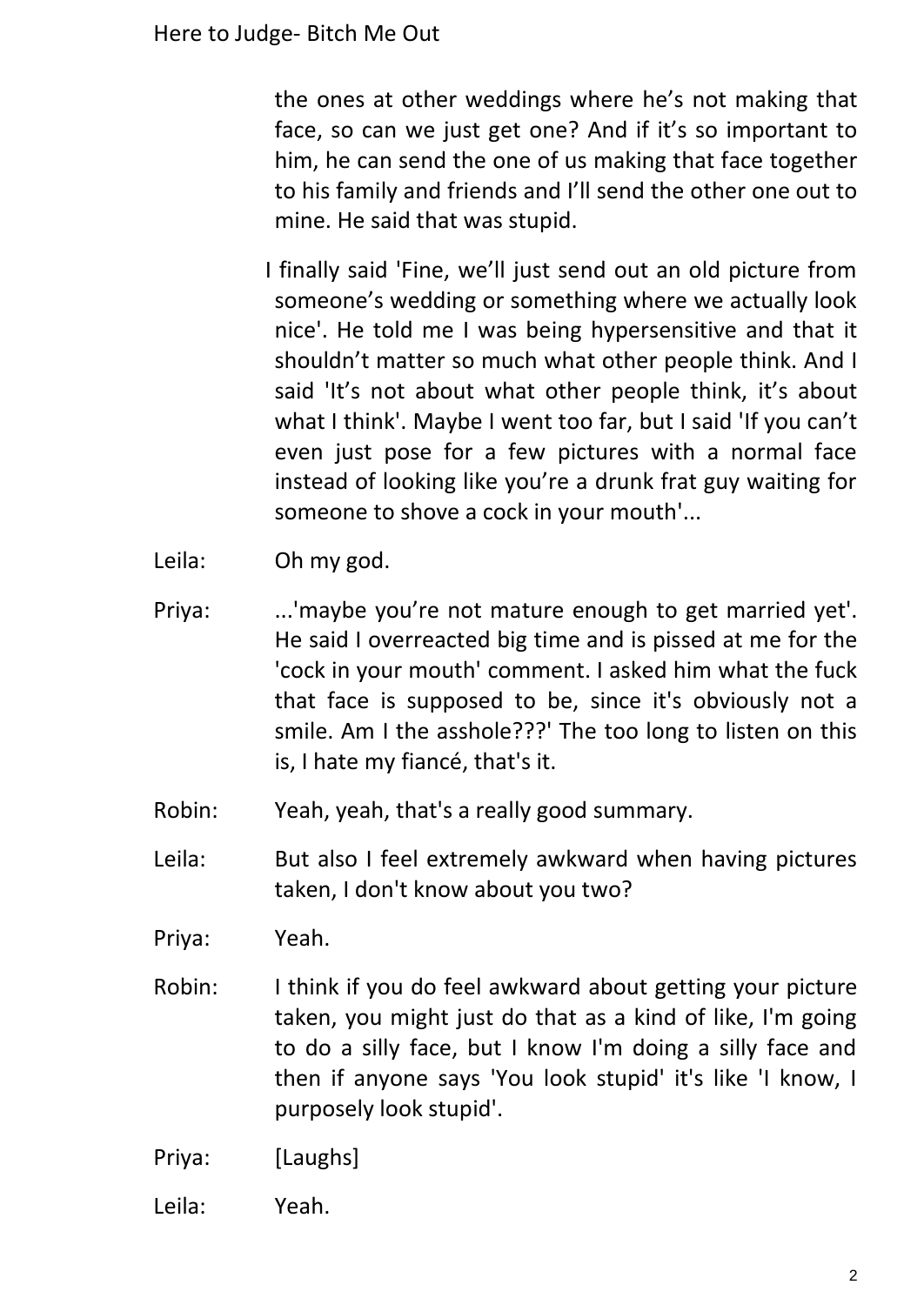- Robin: As a defence mechanism.
- Priya: I'm in control of this situation.
- Robin: Yeah I'm dialling this up to crazy.
- Leila: Yeah absolutely it is that isn't it? It's like making yourself look bad so that you don't look bad on accident [laughs].
- Robin: Yeah definitely like I don't photo well. Me and my wife...
- Leila: You do photo well, I think you look lovely in all of your photos.
- Robin: What my professionally taken headshots that have cost hundreds of pounds in Photoshop? Thank you very much, that's very kind of you.
- Leila: [Laughs]
- Robin: My wife probably has her eyes closed in 90% of photos that she's taken. We're not a very photogenic couple.
- Priya: Me and my partner are the same. There are very few photos of us together online and in almost all of them the comments on it are that he looks like a professor who's sleeping with his student.
- Robin: [Laughs]
- Priya: Because I dress like a child and he dresses like an old man, but we're the same age.
- Robin: That's really funny.
- Leila: At the start of our relationship we used to do it constantly. And now I think, I don't know, now we don't really. I mean you know we never had someone else take a picture of us. I don't know it's all a bit, I don't give a shit what face she pulls, as long it's not one of disgust.
- Robin: But if it was on an engagement card or like a wedding invite and you're doing a picture of you two?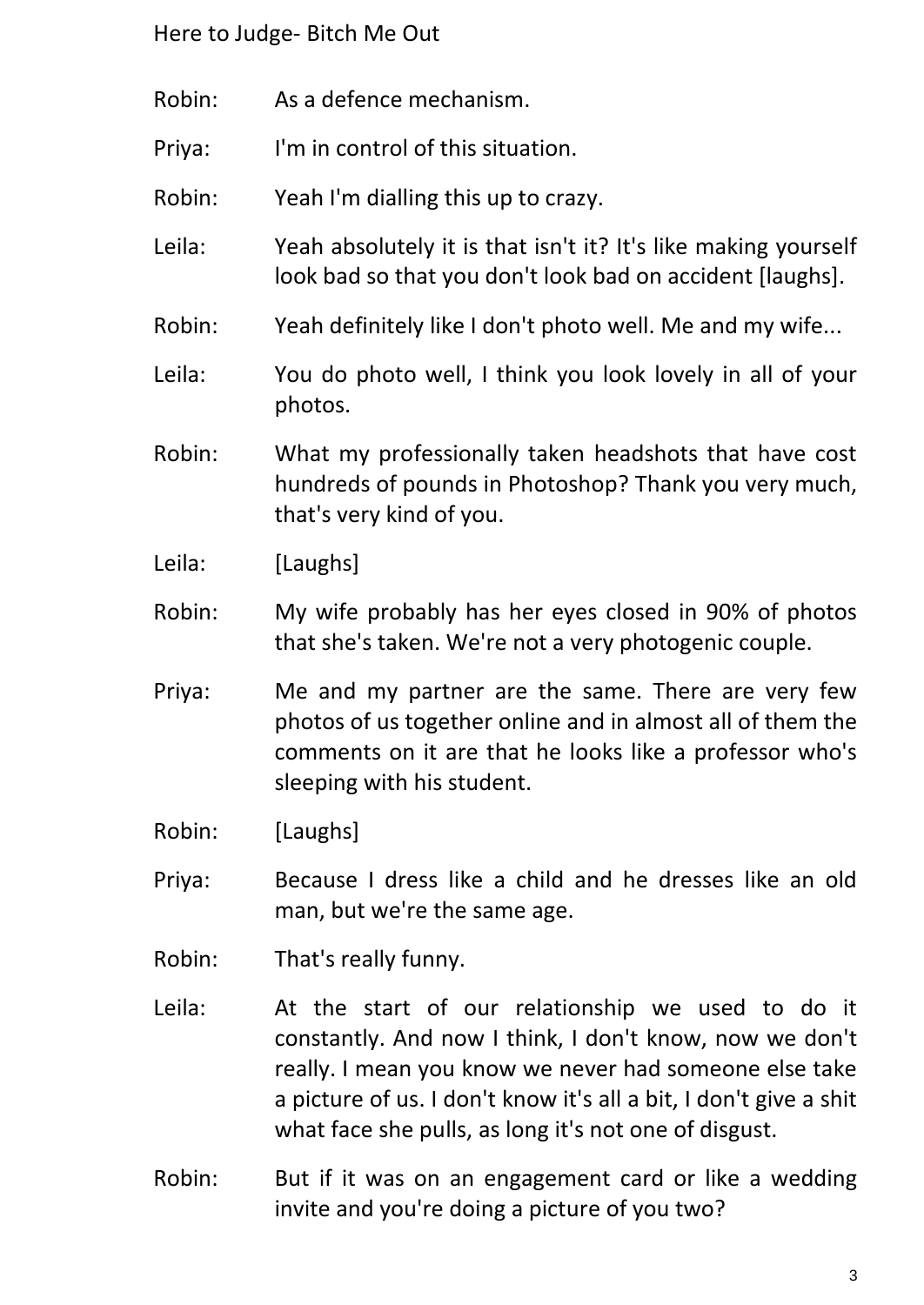- Leila: Don't put a picture of yourself on your wedding invite, just don't do it.
- Priya: Yeah. They should know what you look like if you're sending them a wedding invite.
- Leila: Yeah [laughs].
- Robin: Should we go to this? Oh they do look nice. Yeah they look like a nice couple, we'll go.
- Priya: I know of a couple, I don't know them personally it's just like gossip about people that other people know, that have a professional couples photo shoot done monthly. For why?!
- Robin: That is amazing. I love that so much.
- Leila: Oh no. No, no, no. No.
- Priya: Imagine the amount of money they're spending? Incredible.
- Robin: Why?
- Priya: I don't know these people so I don't know the justification, I've only heard through a friend but by all accounts it's because it's like their first serious relationship, each of them it's their first serious relationship so they want to make a huge thing to commemorate it. But monthly. Monthly.
- Robin: How long have they been together for?
- Priya: Years now.
- Robin: They've been together for years. Do you think both of them hate it but they just don't want to upset the other one thinking that...
- Priya: Yeah [laughs] they're committed they...
- Robin: ... I'm in so much debt [laughs].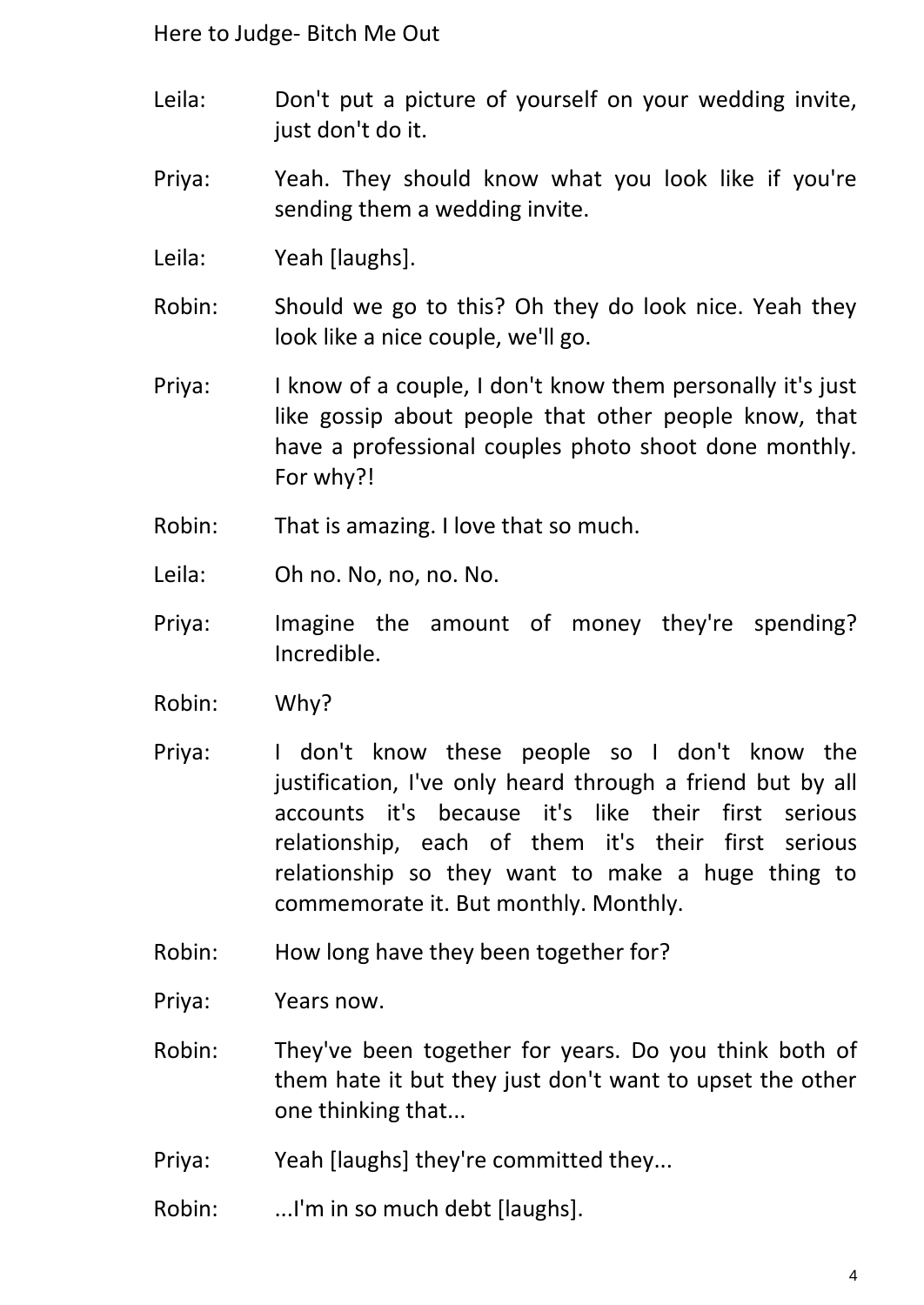- Priya: They've got the photographer on retainer.
- Robin: Yeah, yeah totally. That's fucking wild.
- Priya: It's mad isn't it?
- Robin: Monthly.
- Priya: Nothing but respect for it, they're really committed to it but what an insight show.
- Robin: Have they posted the photos? Are the photos available on like?
- Priya: They post them on Facebook. And have I seen all of them? Yeah I have. Do I know these people? No [laughs]. I'm not on Facebook anymore so I don't have the link but I will ask the friend who I have in common for the link. The friend who does listen to this podcast.
- Robin: Sure.
- Priya: So maybe when she hears this she can just send the link instead of me having to ask for it directly.
- Robin: Yeah that's easier, this is why we do podcasts, we don't need to speak to our friends.
- Priya: Yeah, yeah, yeah sure.
- Robin: And if they listen to us then they're true friends and then they'll carry out our wishes.
- Priya: [Laughs]
- Leila: God I think the problem, back to this couple.
- Priya: Oh yeah.
- Leila: I think the trouble here is at what point does a smile become a silly face? Do you know?
- Priya: Yeah.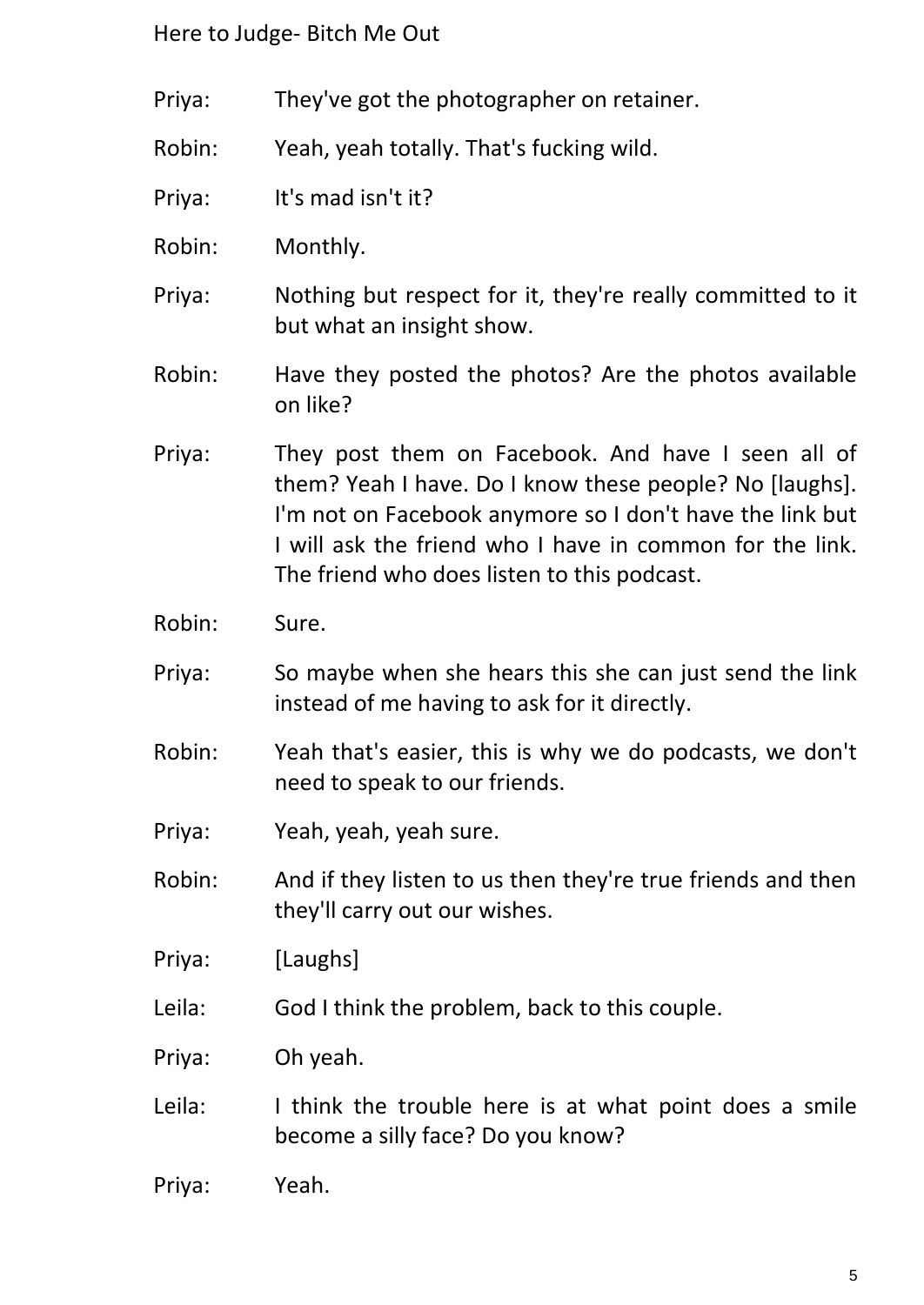- Leila: God.
- Priya: I like the idea of this one that they're like having a continual argument while trying to do a photo shoot.
- Robin: Yeah.
- Priya: And yet every time he goes back to doing the face and she's like 'This time promise me you won't'. And he's like 'I promise. I promise'. And then he does it again, I love that vibe, truly awful, I love him.
- Robin: Yeah. And she's got some weird homophobic undertones to this as well.
- Priya: Oh for sure. For sure.
- Leila: Yeah.
- Priya: I'm 100% sure that OP is a wrong 'un. Even if her partner is annoying her.
- Robin: Then they deserve each other [laughs].
- Leila: He should go get a cock in his mouth as far as I'm concerned.
- Robin: Yeah totally. That might make him a bit happier and smile in photos a bit more.
- Priya: [Laughs]
- Leila: Yeah. Asshole? Not asshole? Is that question? Yeah, am I the asshole?
- Robin: That was like a version of Shakespeare, Asshole or Not Asshole, is that the question? [laughs]
- Priya: [Laughs]
- Leila: She is an asshole.

[Here to Judge- Interim Music]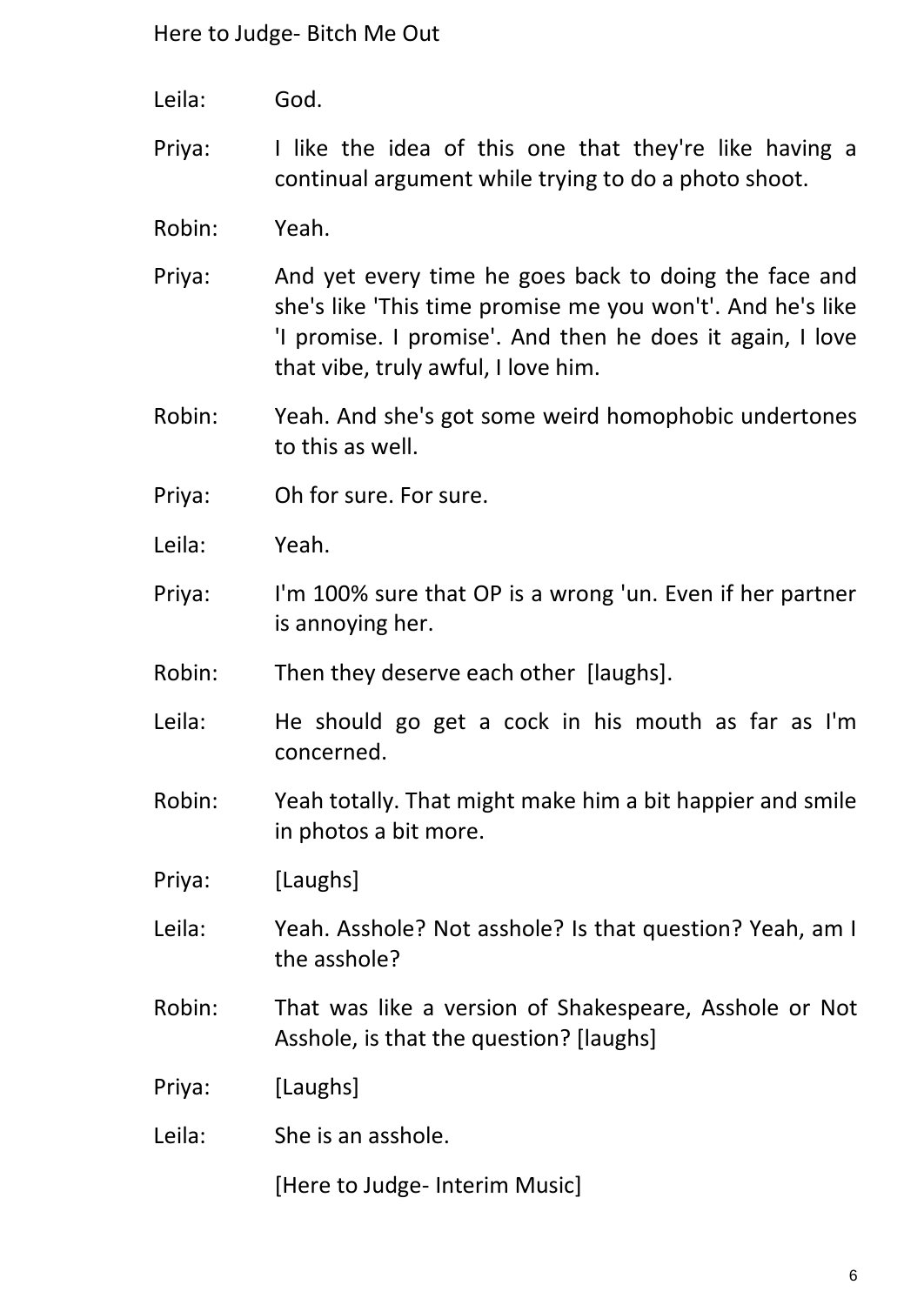[Promo for I Wish I Was An Only Child- New episodes every Wednesday!]

Robin: 'Am I the asshole for getting angry over a partially eaten gift? So as back story, my significant other ordered me some expensive chocolates for Valentine's Day. Unfortunately, due to a massive influx of orders and a snow storm, they were massively delayed, despite him paying for expedited shipping (my issues with the seller are another story and I do not hold him accountable for that)' Oh boy!

> 'Mid February, I was informed what the gift was and the delay was explained. I expressed that I would just cancel the order as I'm not a huge sweets person and after reviewing the website it was clear they specialized in alcoholic chocolates. I don't drink, and my significant other is aware of this. He assured me, however, that none of the chocolates he ordered contained alcohol. I was still a little peeved that he would get non-sweets liking me chocolates, but it was a nice gesture. I assumed that the gift was cancelled or in flux or whatever, but it came up in conversation tonight that they arrived yesterday.

> He added that he ate some of them because they had alcohol in them. I'm not sure if they changed the order or not and included the boozy ones (he swears they did, I have my doubts). But my issue is that he ate some of them and now wants to give them to me incomplete. I told him that was pretty rude, and that I'd have been happy to give him the chocolates that I didn't want but it was a bit much to want me to hand six week late gift (not his fault) missing pieces, because he had a sweet tooth last night. This has now escalated to a screaming match where he swears 'It's no big deal' and that I'm overreacting. And I'm basically accusing him of having horrible manners and being raised by wolves. Am I overreacting and being an asshole here?'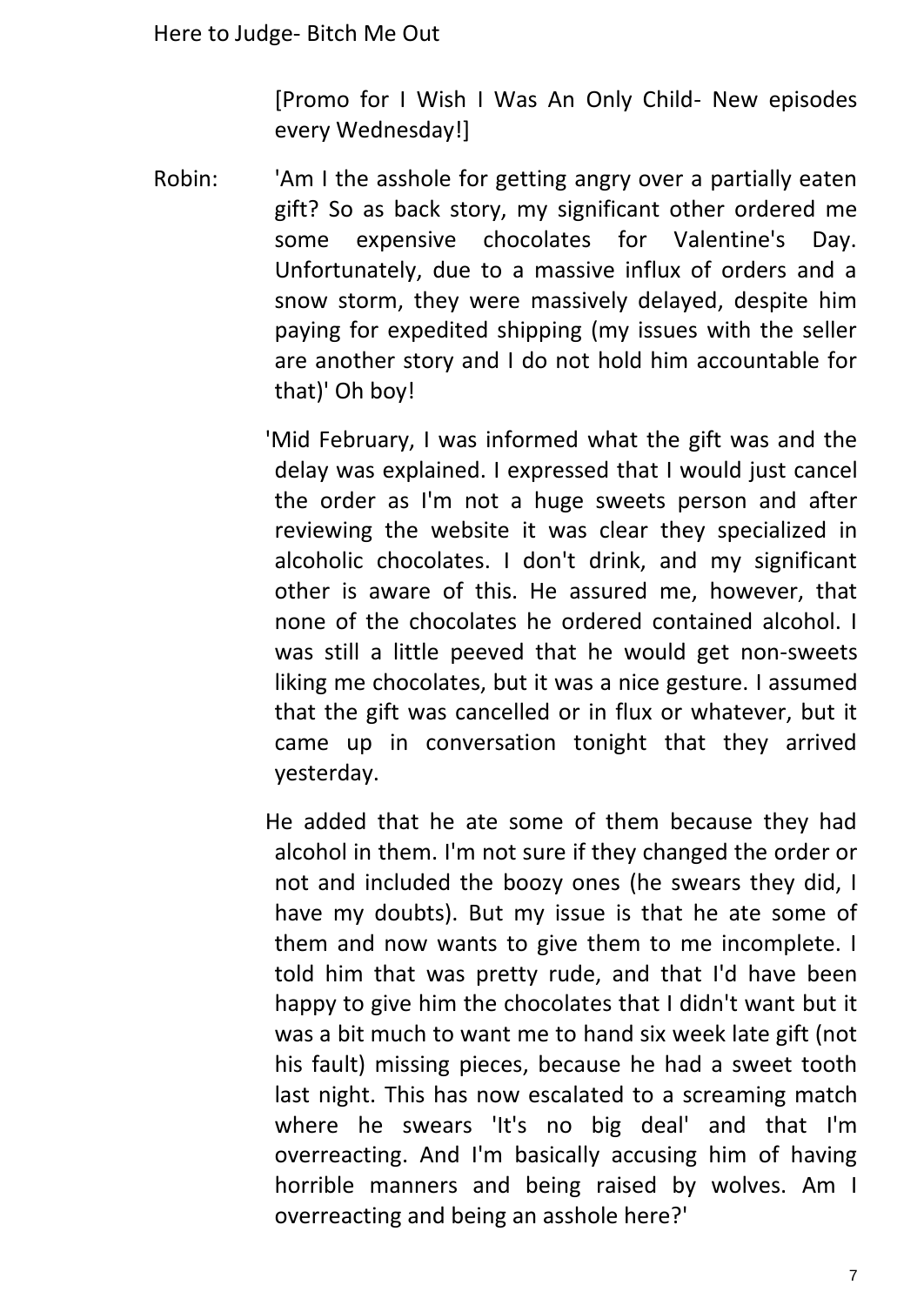- Priya: I don't think she's the asshole.
- Leila: No I don't either. I should. I feel like I should think she's the asshole.
- Robin: I think she sounds a lot of work.
- Priya: I think she's at her wits end with this man [laughs].
- Leila: She shouldn't be annoyed that he's eaten it, for sure. That's like for me it's just like, she doesn't fucking like them!
- Priya: That's the bit that turned me.
- Leila: Oh is it really?
- Priya: I was like onboard with the partner until I saw that he'd eaten a bunch of the chocolates before even telling her that they arrived. And I was like, oh he's a prick OK. Sure, sure, sure that's what's happened here.
- Robin: Mm. Because is this one that we're genuinely going to disagree on?
- Leila: I think we might.
- Robin: This is quite interesting. I think that he doesn't know her very well and he gives bad gifts.
- Leila: Yes! That's what I think.
- Robin: I think he's stupid because he's clearly ordered alcoholic ones as well.
- Priya: Yeah.
- Robin: And then he's tried to double-down on it by going 'Well you weren't going to eat them anyway'. So I think he doesn't know here very well.
- Leila: Yeah.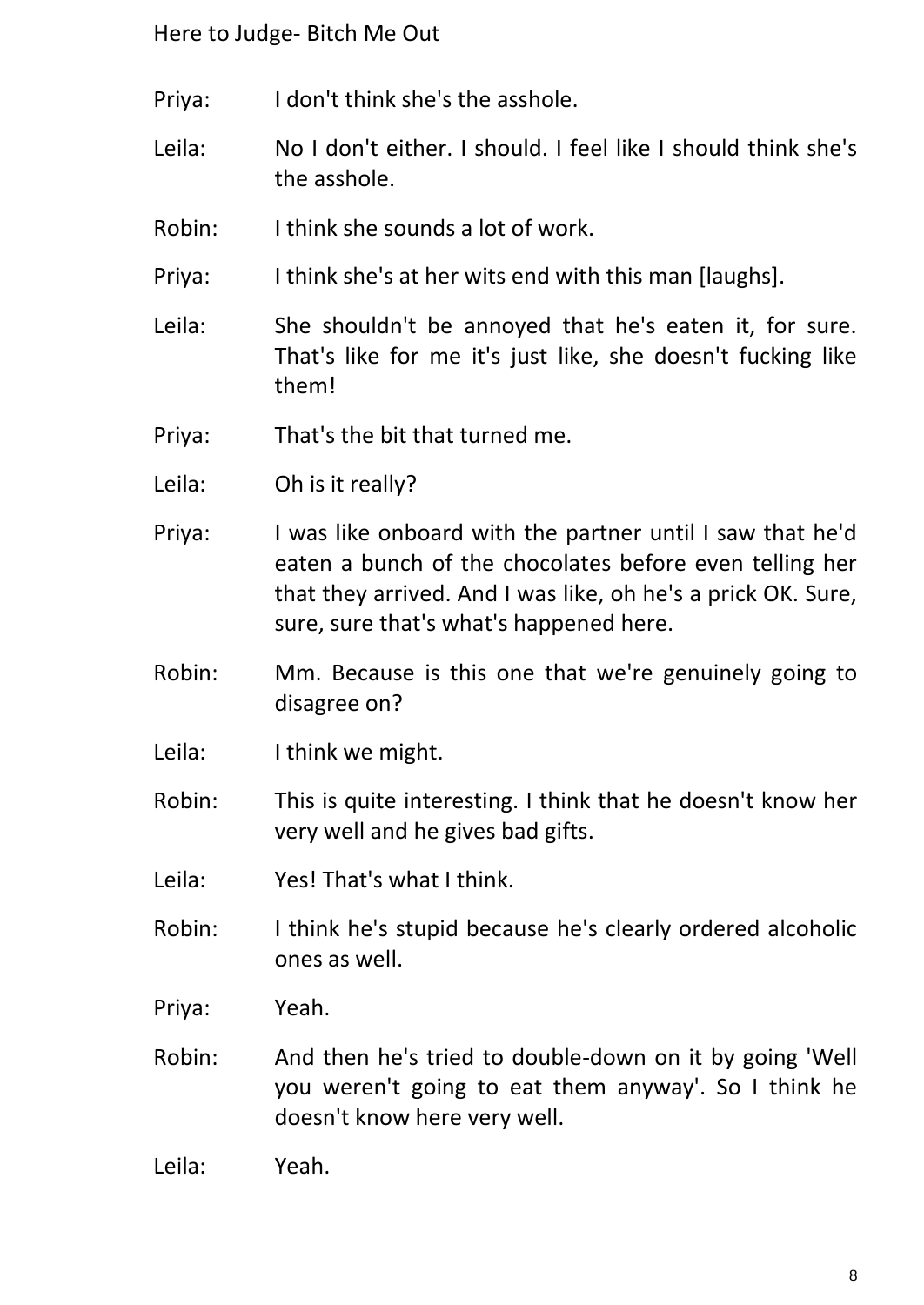- Robin: He's quite rude but I think? No maybe you're right actually, maybe she is just at wits end with this person who she should not be with.
- Priya: I was thinking she's a dick up to the point where he'd eaten the chocolates, because don't get annoyed at someone for buying you a present, even you think, oh I'm not going to like. But then the notion that he would buy her boozy chocolates while he knows she doesn't drink. if he doesn't know she doesn't drink then he's almost definitely an asshole. And then yeah eating half of her present before even telling her the present arrived is such a dick move man.
- Robin: Yeah.
- Leila: Wait, first of all question. Did he know beforehand that she didn't like boozy chocolate?
- Robin: You'd assume so, she said she doesn't drink and that's quite like...
- Priya: Yeah.
- Robin: It's quite a big thing for a youngish couple isn't it?
- Leila: OK in my head what's happened is he's ordered this chocolate for her and thinks it's a lovely gift, OK. Then he says it's delayed and it's also this and she goes 'Well I fucking hate those chocolates anyway, fuck you, they're horrible, blah'.
- Robin: [Sniggers]
- Leila: <sup>'</sup>I don't like them'. And then they've arrived and he's like, well fuck you then I'll eat them.
- Robin: Yeah that could be it, I think...
- Leila: Which to me, first primary point is they should not be together [laughs].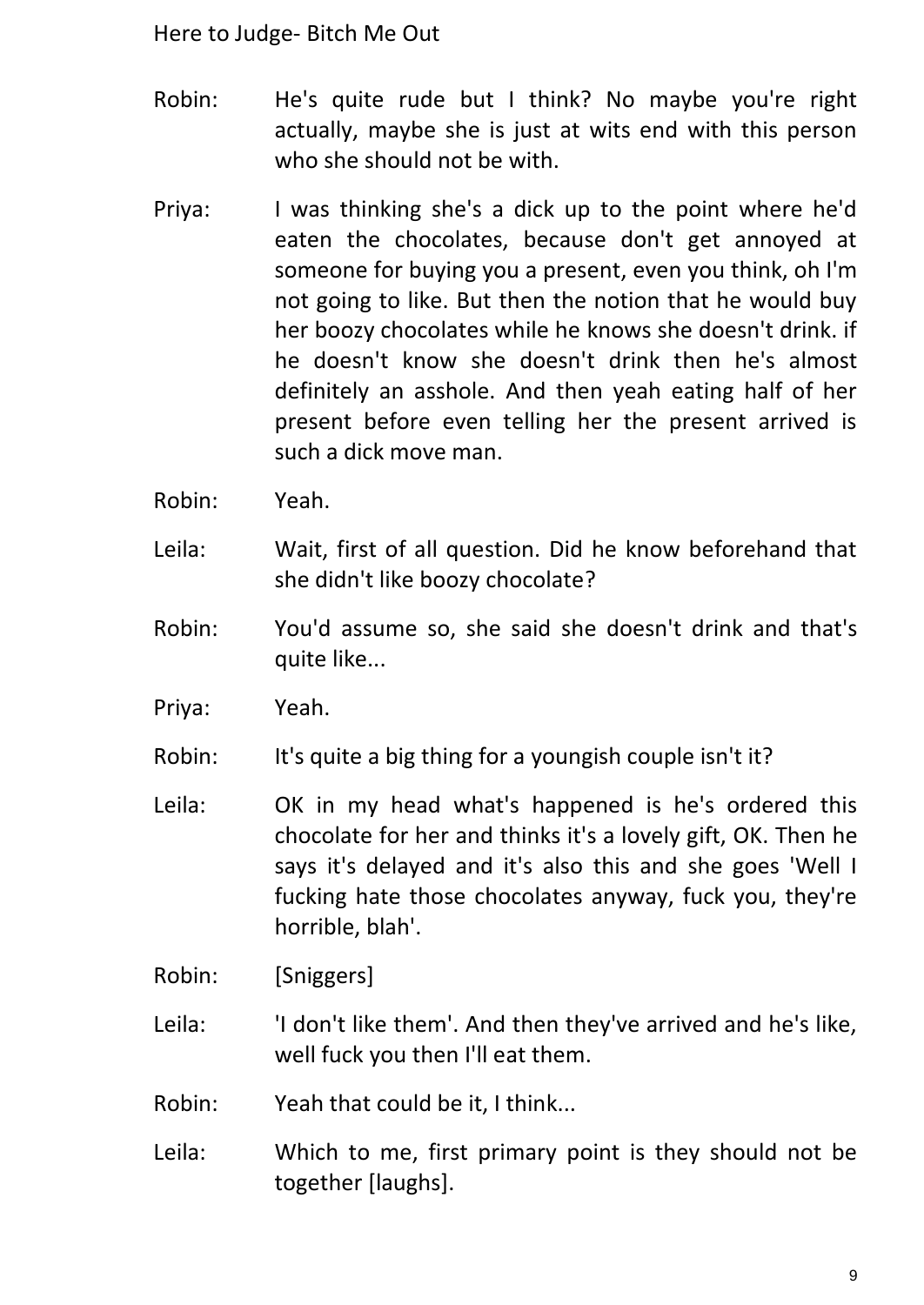- Robin: Oh yeah definitely.
- Priya: We can all agree on that [laughs].
- Leila: Yeah secondary point but then for me it's like well if she gave you a mare because you did something innocently not knowing something and then they came and you knew she didn't like them because she told you and she told you in quite explicit terms then eat them I think.
- Priya: I'm not with ya.
- Leila: Oh my god, we disagree.
- Priya: The way I read it was, she finds out that he's bought her chocolates because he's like 'They're going to be really, really late'. She's like 'OK that's not your fault but I'll return them because I know I won't like them because they're boozy chocolates and I don't really like chocolate'. And he goes 'No, no, no, no, no, trust me, there's no boozy chocolate, you'll love them. Just trust me'.
- Leila: Right.
- Priya: And then they arrive, he realises he's bought one that's half boozy chocolates, he also knows now that she doesn't drink so he's like ah fuck! So to hide that he just hoofs a bunch of them into his face.
- Robin: Oh yeah.
- Priya: And then doesn't tell her beforehand. So it's only when she's been given her present that she's got half the chocolates there and she's like 'For why?'

Leila: Yeah.

- Robin: Yeah that's so cheeky.
- Priya: That is wasteful when she wanted to return them.
- Robin: There will be no boozy chocolates in your order, wink, wink. Don't you worry about a thing.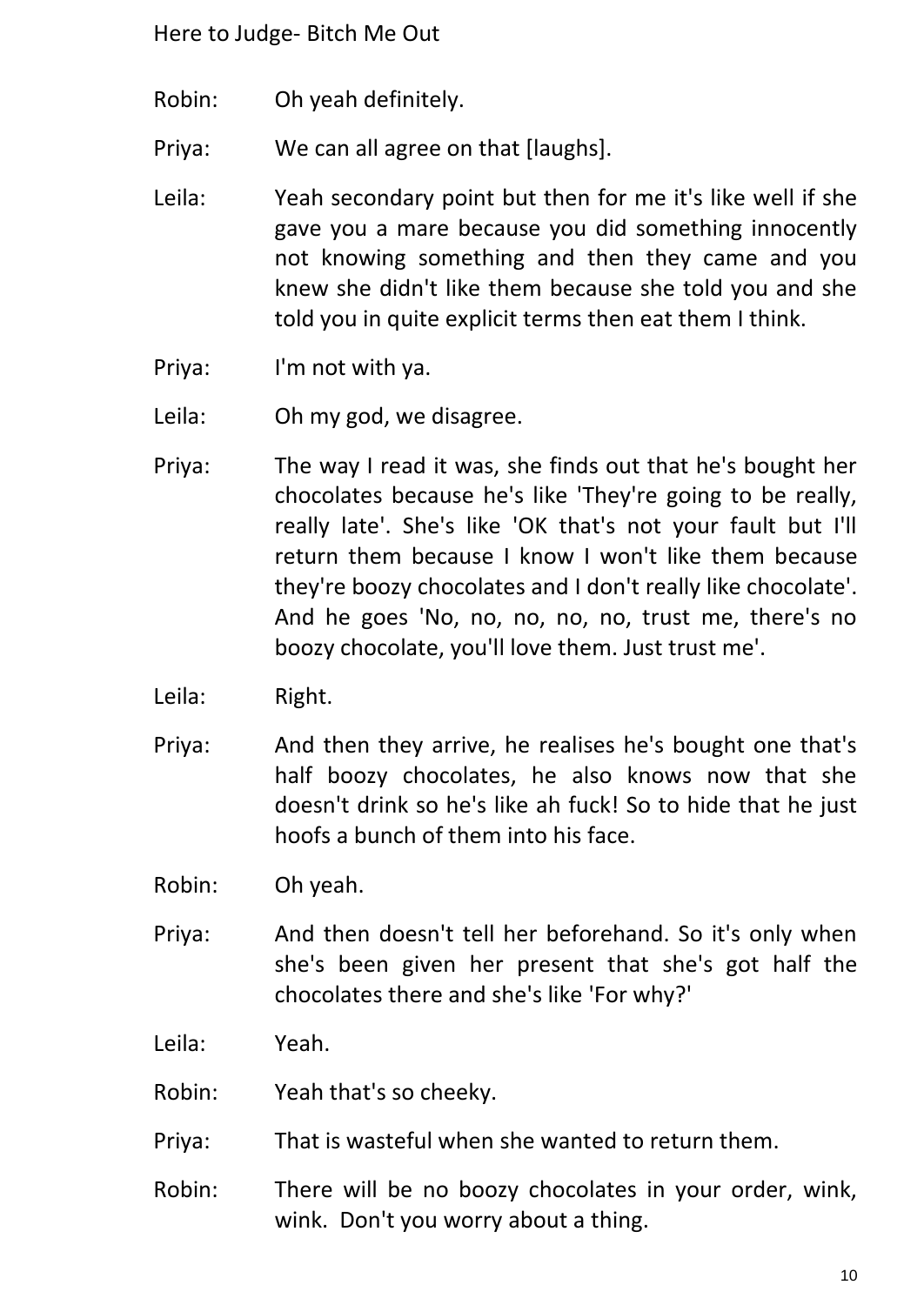- Leila: Can you return chocolates? I thought you couldn't return like food?
- Priya: You can cancel and order. So they were like six weeks behind orders, so she was going to cancel the order.
- Robin: I now think that he... is responsible for the shipping delay as well.
- Priya: [Laughs] OK.
- Leila: He is responsible for the Suez Canal as far as I'm concerned.
- Robin: Yeah [laughs].
- Leila: That's his fault.
- Robin: I've loved that story so, so much.
- Leila: Oh don't.
- Priya: Oh my god it's been a joy.
- Leila: Best thing that's happened. How nice that the story is a boat got stuck.
- Robin: Yeah.
- Leila: You can't disagree with that, you can't fight it, that's the news, the boat is stuck. Hooray.
- Priya: And no capitalism is struggling.
- Robin: Yeah totally, I was watching the ten o'clock news and seeing people looking at a boat, and it was a big boat, a really big boat that was stuck in sand. And I was crying laughing. And my wife was like 'Are you OK?' and I was like 'It's just so funny'.
- Leila: It's great.
- Robin: It's so big.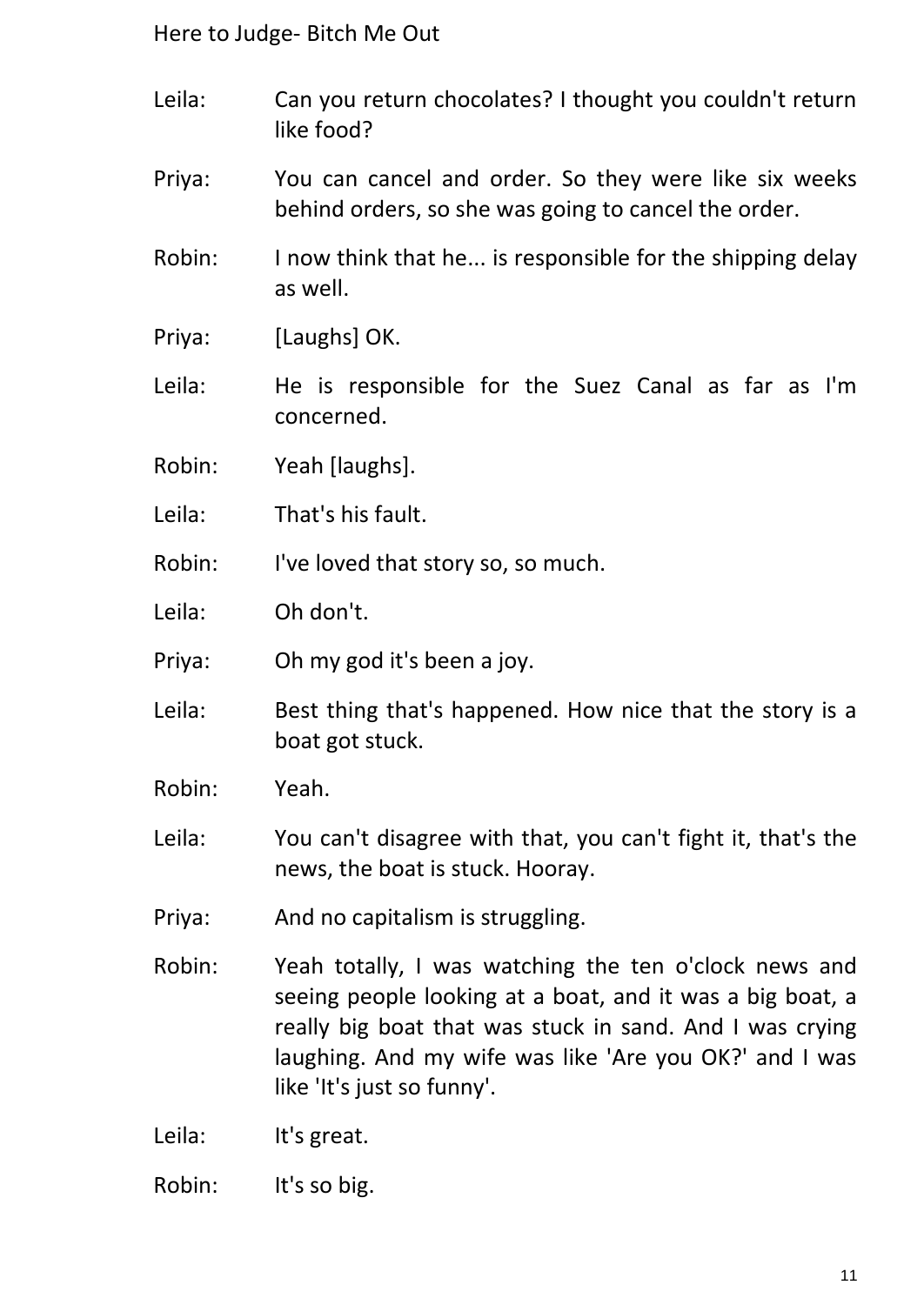- Leila: That's what the news should be. The news should be just vacuous shit that's happening that's just like.
- Robin: Yeah. A big boat got stuck today!
- Priya: Also things that we can't do anything about.
- Leila: Yeah.
- Robin: Exactly.
- Priya: Oh it was such a joy to be like, I don't have to feel bad about this because I am nothing to do with that boat.
- Robin: Like the rule of the internet, I saw people saying that it actually was a bad thing because one of those shipping containers contained lots of rabbits and now the rabbits are going to die.
- Leila: You know how I feel about rabbits.
- Robin: [Laughs] Was it you? Was it you who did it?
- Leila: It was me [laughs].
- Priya: You saw the blockage and you were like 'Order a bunch of rabbits now before they cotton on'.
- Robin: All of those containers were full of sub four unit animals.
- Leila: Guinea pigs, rabbits, yeah full of it, yeah, yeah, yeah. Run free.
- Priya: Amazing.
- Robin: So what do we think then? Who's in the wrong?
- Leila: I think she is, sorry I do. I think they should not be in that relationship but I do also think that, eat the fucking chocolate.
- Priya: I think he's the asshole. I don't think she's the asshole. But I also agree that they definitely should not be in this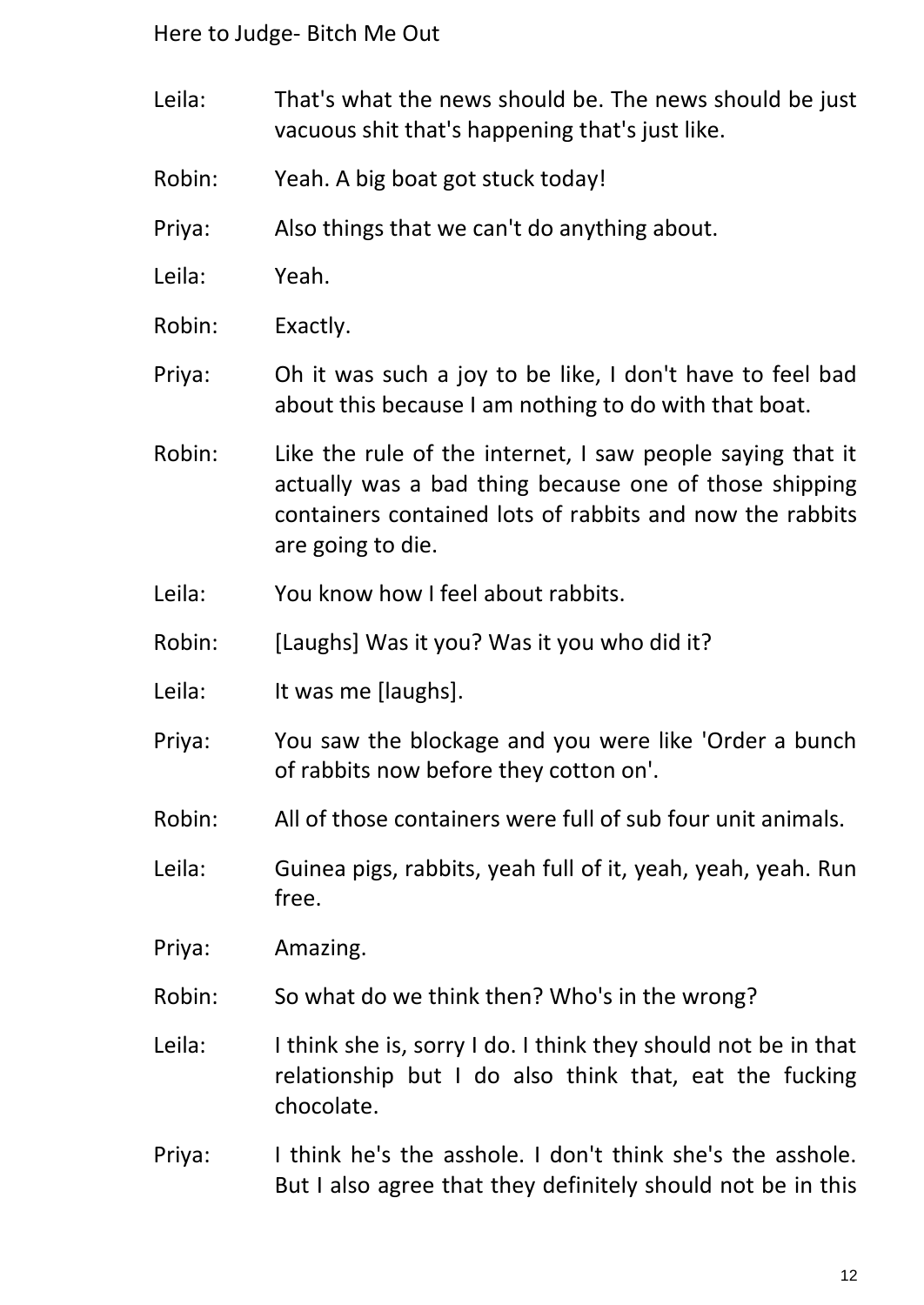relationship and he should take his chocolate elsewhere seeing as he loves them so much.

- Robin: Does that mean that I've got, not that this is how it works but do I get the casting vote?
- Leila: Yeah go on. What are your thoughts Robin? Who would you want to be your friend, me or Priya?
- Priya: [Laughs] We will hold you to this.

Robin: I don't want to answer that, I want to answer which of these people in the couple do I want to be friends with? [laughs]

- Priya: Oh fine, OK carry on.
- Leila: Yeah, yeah, yeah fine.
- Robin: Uh the chocolates, thank you [laughs].
- Leila: Aww Switzerland. Wait is it Switzerland? Is that the one that's?
- Robin: Bought now, Dignitas.
- Leila: The one that's like...
- Priya: Neutral.
- Leila: Yeah neutral.
- Robin: Oh right, I thought you meant chocolates, I was like yeah they're good chocolate.
- Priya: [Laughs]

[Here to Judge- Interim Music]

[Promo for Welcome to Spooktown- New episodes every Monday!]

Leila: 'Am I the asshole for not liking the snooze alarm? My alarm is set for 7.30 each morning but my boyfriend sets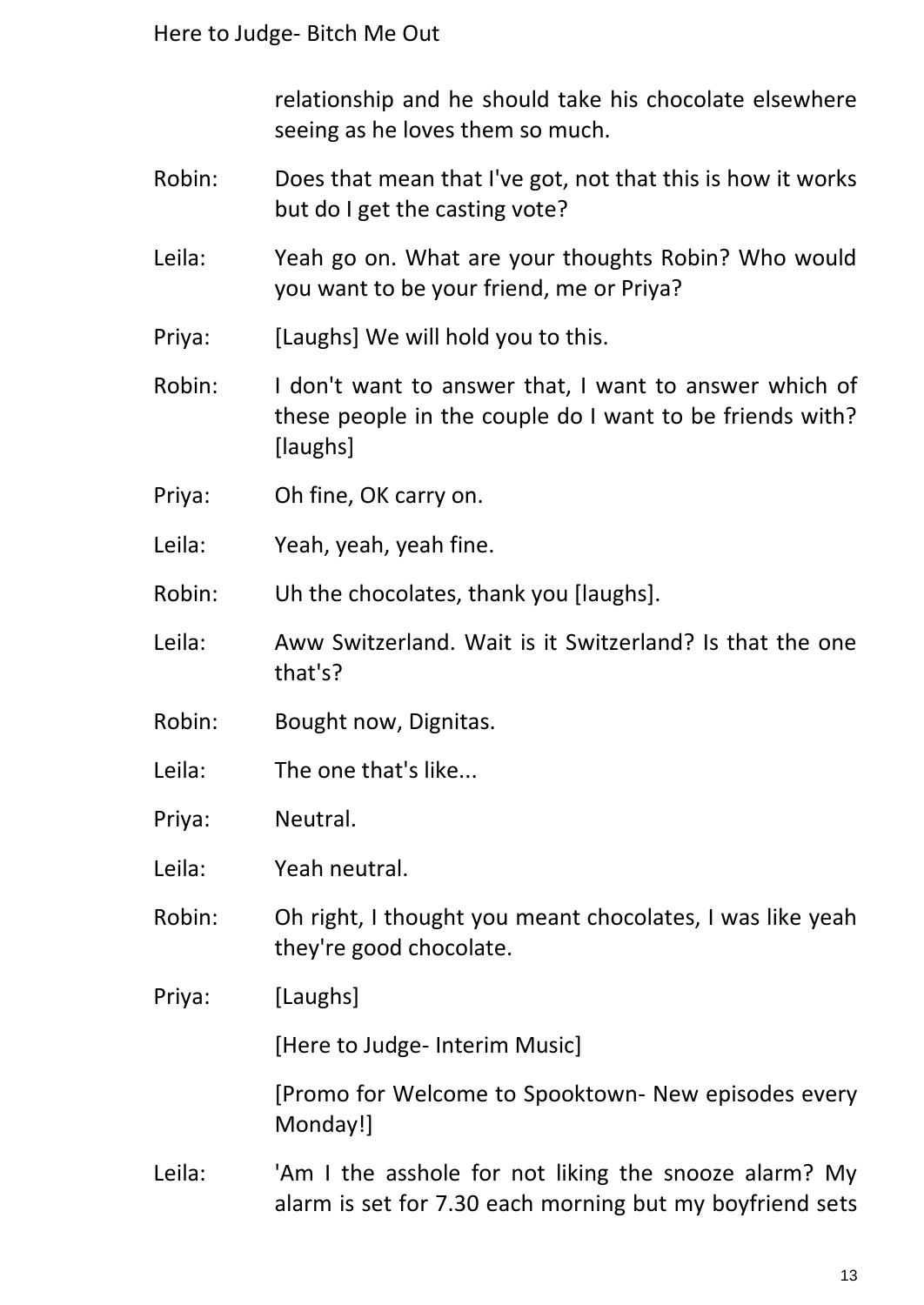his for 6.00 AM. At least two or three times a week he snoozes the alarm when it goes off, sometimes two or even three times. I think he should just set his alarm later and then sleep in a little but he disagrees.

In the past I worked before him and he would get upset if I snoozed the alarm. I did snooze it two or three times occasionally just like he is doing now. He bitched me out so I considered it and realised it was messed up that I woke him up early so I adjusted and stopped snoozing. Why can't he? He thinks I'm the asshole for getting upset at him for the snooze fest. I think he's the asshole for both being a hypocrite as well as being inconsiderate. I am now submitting myself to the judgement of Reddit.'

- Robin: I like this person. I like their dialogue. I like...
- Leila: It's very well put isn't it? It's very eloquently put.
- Robin: I like 'Bitch me out' I think that's a phrase that we should all be using.
- Priya: Great [laughs]
- Leila: Yeah.
- Robin: You're bitching me out!
- Leila: What does that mean?
- Robin: I guess it's like bitching at you to then stop you doing something, kind of like just complaining at you.
- Priya: Like cussing you out is a thing in America as well.
- Leila: Oh I got you, I got you, OK.
- Robin: Bitching. What was it? 'He bitched me out'?
- Priya: Yeah 'He bitched me out, so I considered it'.
- Robin: I really like that.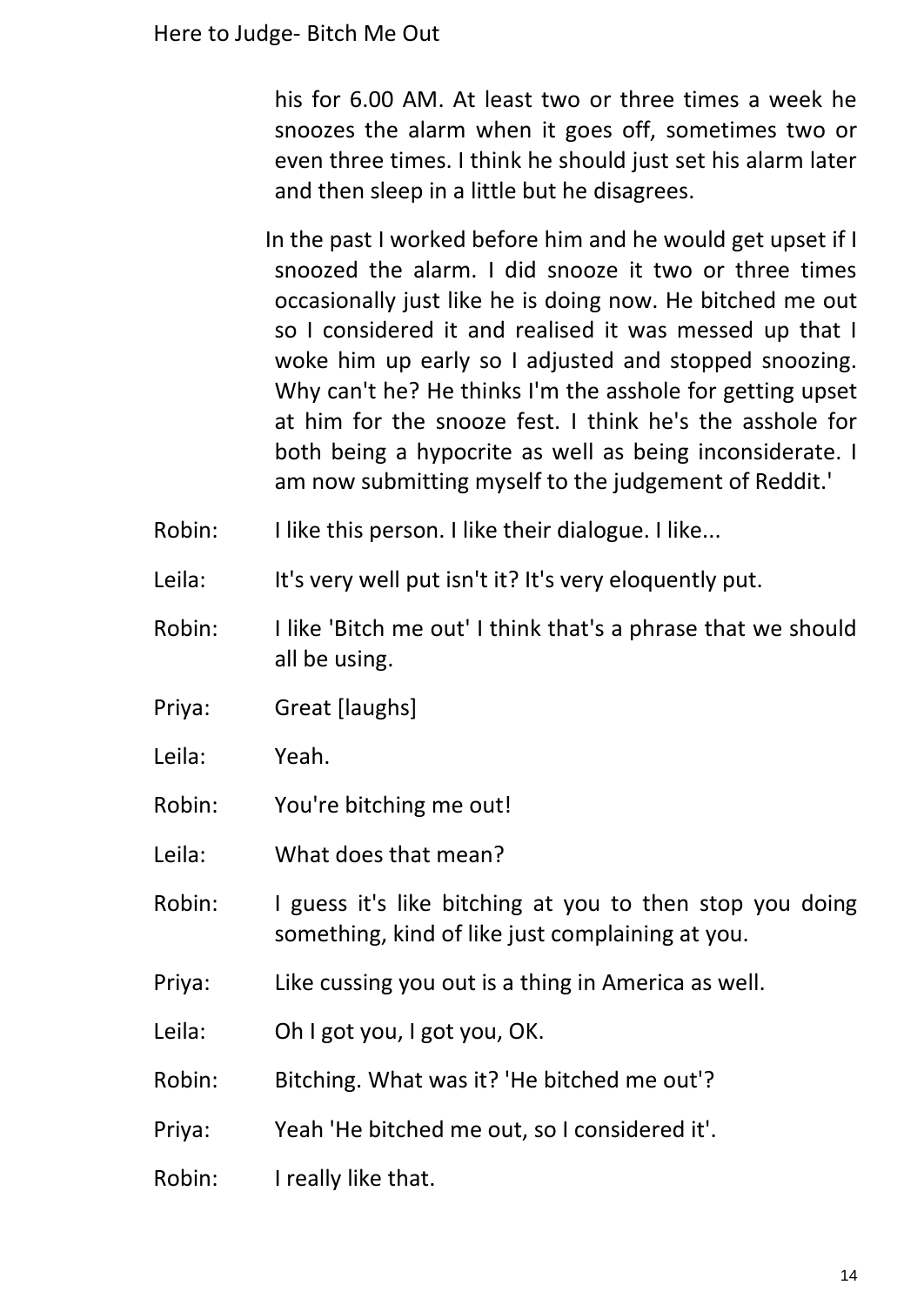- Priya: It's such a measured response to someone bitching you out as well. Be like, 'Mm-hmm, I'll take your points on board, I'll mull them over'.
- Robin: Yeah well argued. Well bitched good sir, well bitched.
- Leila: I think she should just learn to live with him if this relationship is going to work. My advice for everyone here is just break up which doesn't bode well does it?
- Priya: [Laughs]
- Robin: No I think that's fair though, I think yeah they absolutely should break up.
- Priya: Yeah.
- Leila: Yeah. How do you guys feel about snooze alarms in general? Are you a snooze alarm user?
- Priya: I snooze so often. Like I spend at least an hour snoozing every morning. So I am this guy but on the other hand I do think he's the asshole.
- Robin: Interesting.
- Priya: [Laughs] I definitely think I'm the asshole in this situation as well.
- Robin: [Laughs]
- Priya: I'm aware of it, I simply cannot stop it.
- Robin: Sure. There is something quite nice about snoozing. It feels like naughty sleep. Extra sleep. Do you know what I mean?
- Leila: Yeah.
- Robin: Like to the point where I'd quite happily do it. I'm the wrong person to be talking to. I haven't snoozed in four and a half years. I do not have lie-ins.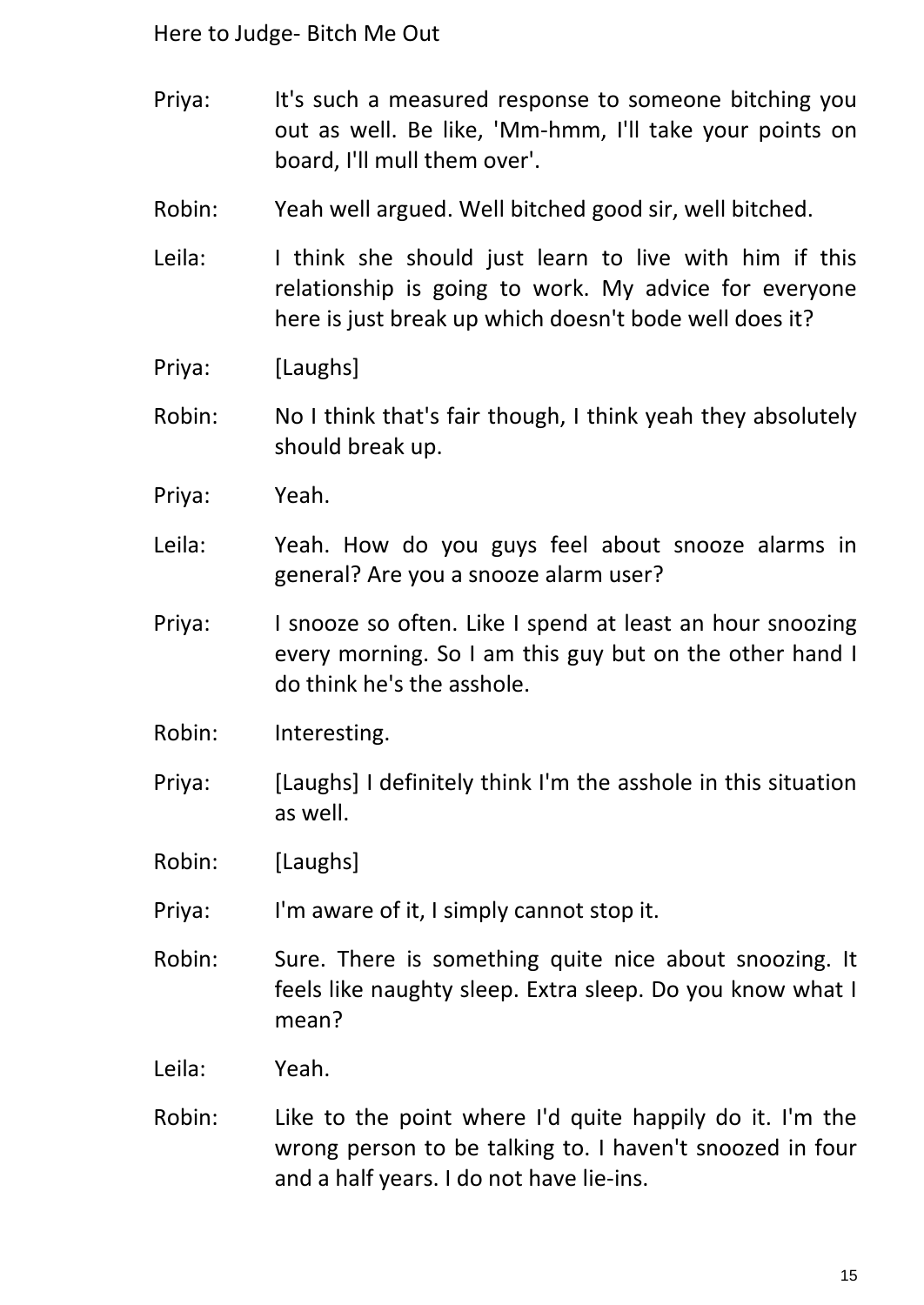- Leila: Yeah just get children, that's the solution here isn't it?
- Robin: Yeah exactly. They should absolutely bump uglies and then a child could bitch them out. Does your partner mind Priya?
- Priya: Not really, he does the same. Not as bad as me. He thinks it's quite funny.
- Robin: Do you sort of out snooze each other?
- Priya: Yeah. I'm such a different person when I've just woken up, I'm so mean you guys [laughs] I'm so mean.
- Robin: Are you? Are you one of those people?
- Priya: When I wake up I'm horrible.
- Robin: 'Don't talk to me until I've had my coffee!' Are you one of those people?
- Priya: Just for like, the first 20 minutes or so.
- Robin: You were about to say hour.
- Priya: Leading to the first hour.
- Robin: Yeah, yeah, yeah [laughs].
- Priya: [Laughs]
- Robin: You can be honest with us.
- Priya: I quite often wake up with a start. So I'll wake up like halfway through a shout.
- Leila: Oh my god.
- Priya: I'm not a fun person to sleep next to [laughs].
- Robin: Why are you shouting?
- Priya: I'm just not a very restful sleeper and will quite often wake up ready to fight.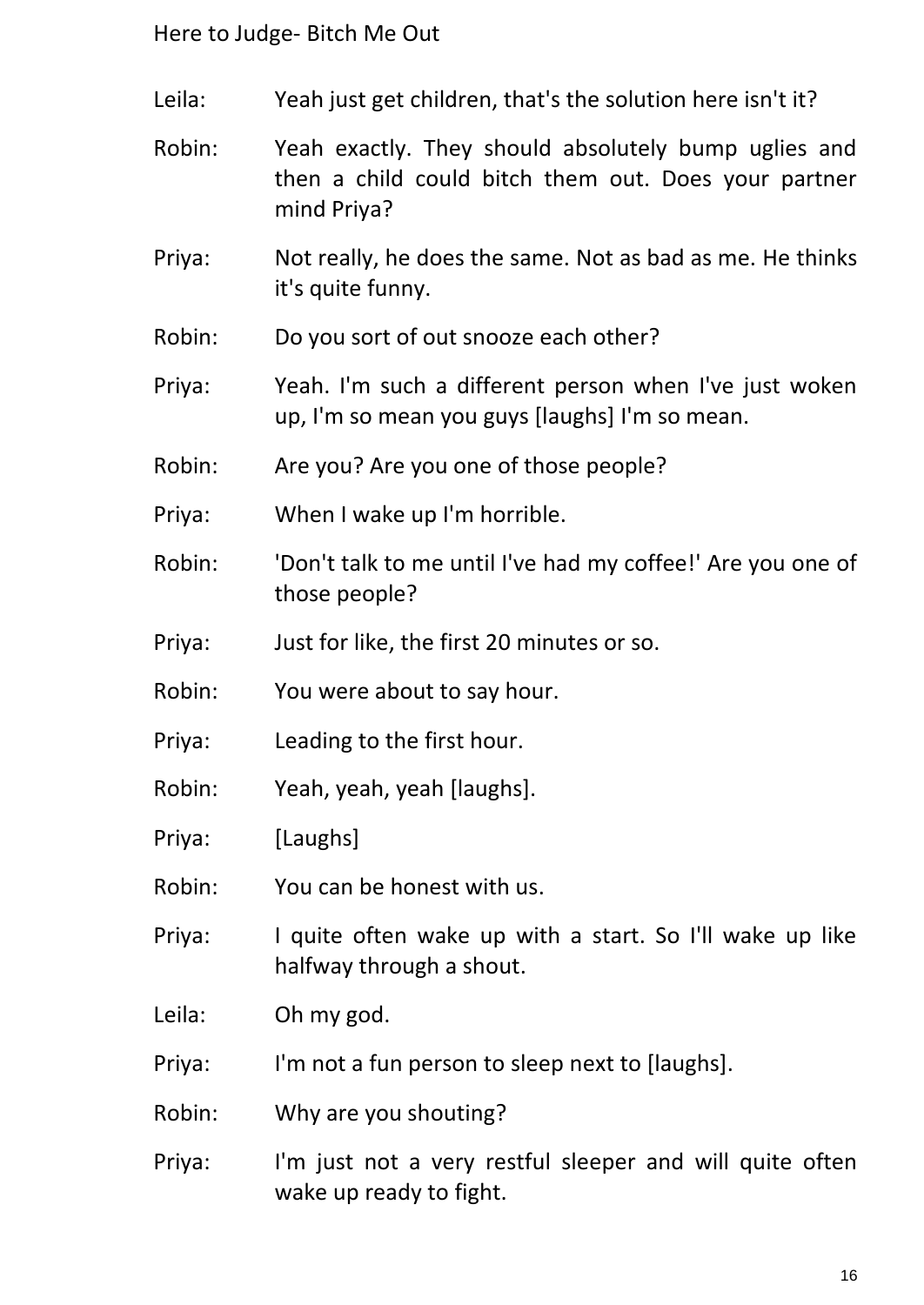- Robin: Sure.
- Priya: If someone wakes me up, my response is aggression early doors.
- Robin: Yeah. Not fight or flight, just fight or fight.
- Leila: I think I'm quite a light sleeper generally speaking. Like I can just get out of bed do you know what I mean? Like I am fine at doing those sorts of things. But being with my girlfriend has made me realise that like once her head has hit the pillow, once she's asleep, I could be dying, recently I've been experiencing a lot of panic attacks. I mean I had them loads when I was 16 and now I have no reason to have them, everything in my life is fine, apart from the pandemic. And I just wake up and I'm like oh my god!
- Robin: Yeah I was going to say, give yourself a break mate.
- Priya: It's a pretty big one.
- Leila: Yeah. Yeah, yeah, yeah. But do you know what I mean, that feeling of I'm going to die. Just like oh great, wake up in the middle of the night, I'm going to die. I'll be like shake her gently and she'll be like 'What?!' And actually it works really well because I'm like 'Yeah you're right nothing's wrong. I'm fine. I'm fine'. [laughs] Do you know I feel like we should have facilitated if it was.
- Robin: Like apologetically 'Sorry to bother you but I'm going to die. I'm so sorry'.
- Leila: Yeah [laughs]
- Robin: 'I'm so sorry to wake you but I'm going to die'. [laughs]
- Priya: [Laughs] Like 'How can I help?!'
- Robin: That's so funny.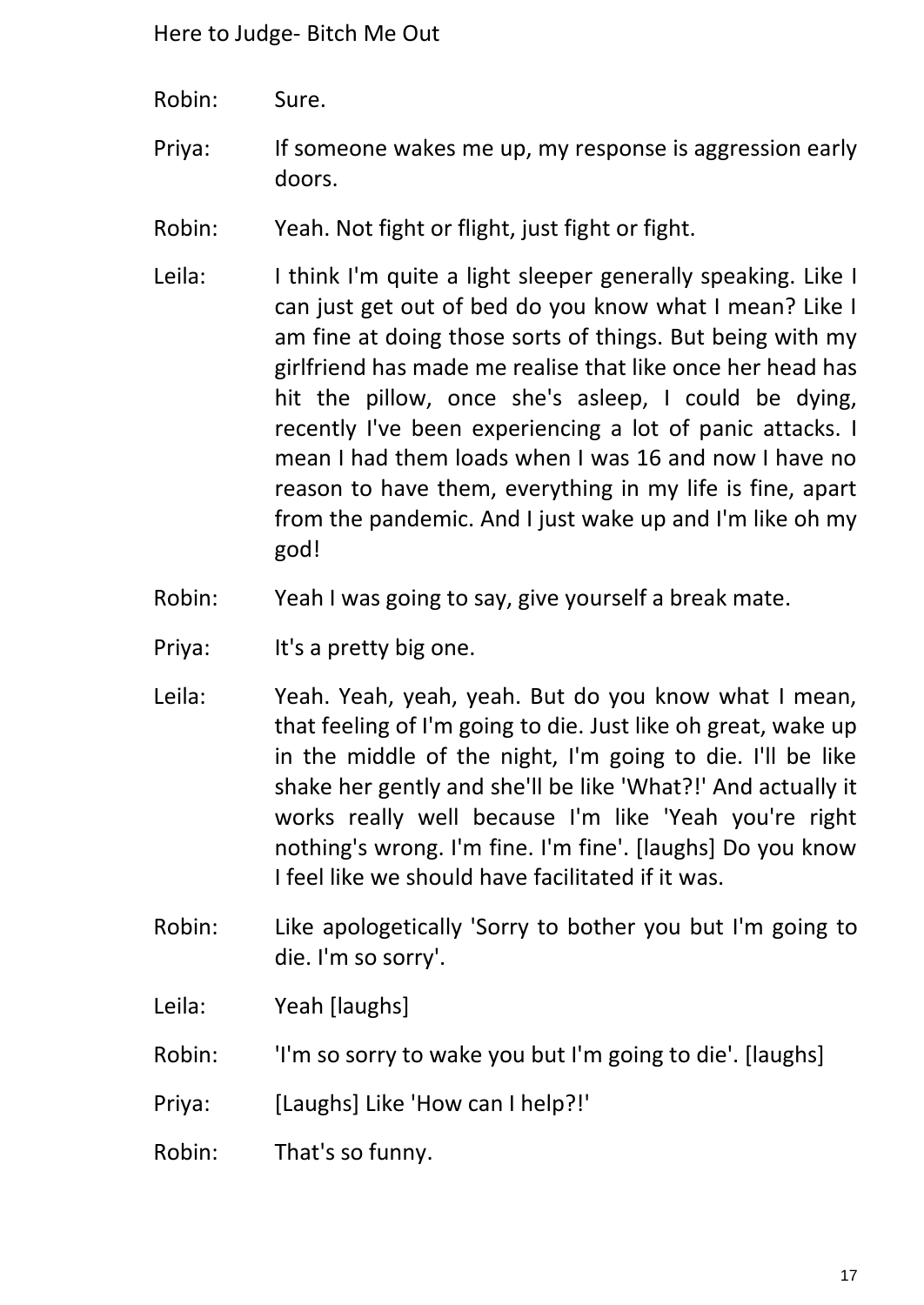- Leila: Imagine being that though. Do you know there are things that can happen. I feel like we've all had this, if someone is really sick or whatever happens in the night and you just wake up with a jolt and you're like 'I'm awake, what the fuck is it?' Even if it's just like you hear something outside do you know? That does not exist in her life. At all.
- Priya: That must be a weird like thing for her to know, like you could be screaming and vomiting in another room and she wouldn't hear it.
- Leila: She knows this. Yeah, no she's always like if there's something wrong, she's like 'Do you want me to go to sleep or no?' Do you know what I mean? Because she knows that if she goes to sleep there's no coming back [laughs].
- Robin: Yeah.
- Priya: Because once I'm gone.
- Leila: She might as well be dead for eight hours.
- Robin: That's so funny, I'm powering down and.
- Priya: [Laughs]
- Leila: Yeah, no chance at all. But I want to know about the sounds for alarms that you guys have chosen?
- Priya: I just have like a strong vibrate.
- Leila: Do you?
- Priya: I don't have like a sound on it.
- Leila: That's the best way.
- Priya: Because of how much I snooze, I think if I had a sound as well my partner would leave me.
- Robin: Oh sure. Yeah.